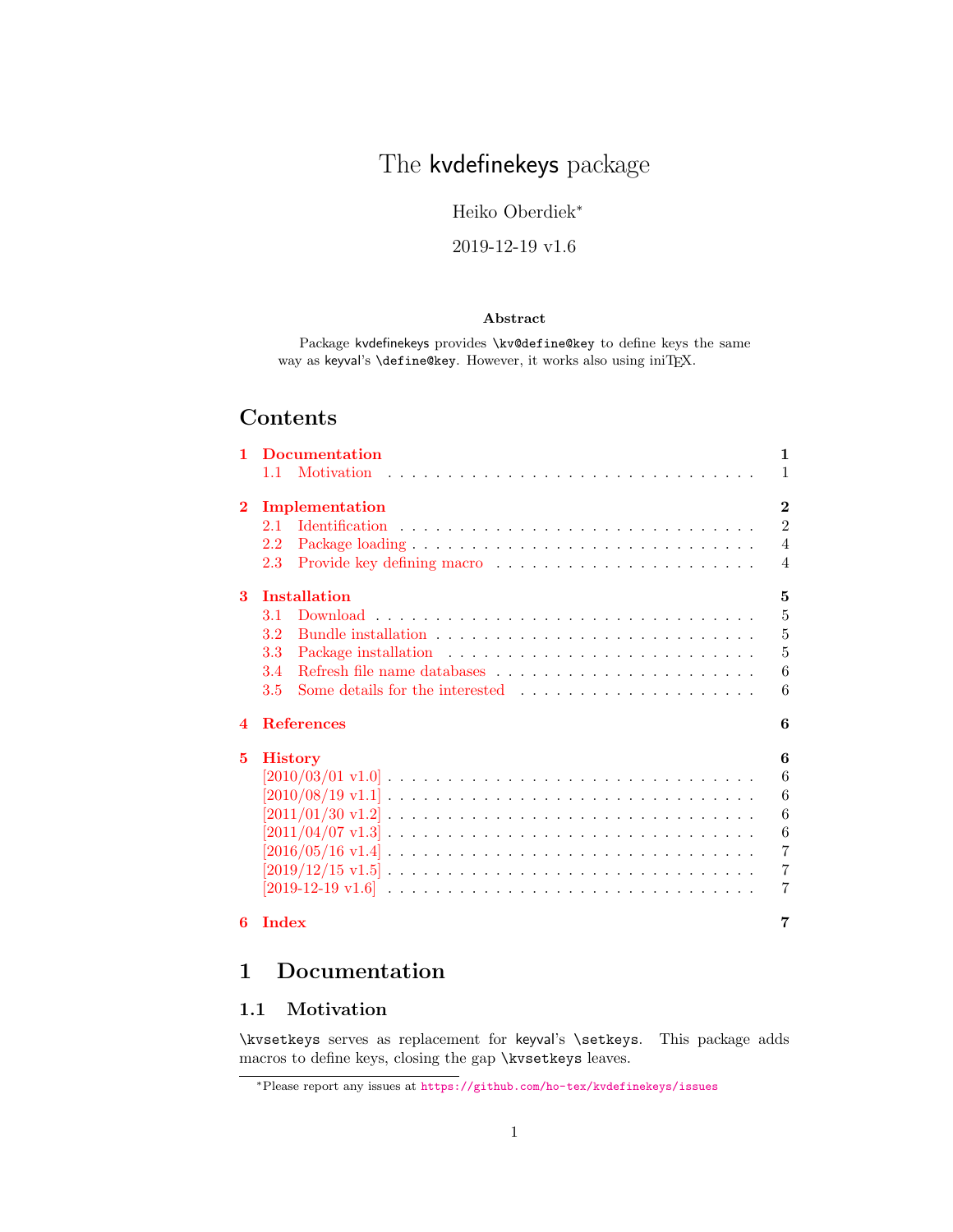<span id="page-1-28"></span>Macro \kv@define@key reimplements keyval's \define@key. Differences to the original:

- The defined keys also allow **\par** inside values.
- Shorthands of package babel are supported in family and key names.
- Macro \kv@define@key is made robust if  $\varepsilon$ -TEX's \protected or LATEX's \DeclareRobustCommand are found.

# <span id="page-1-0"></span>2 Implementation

## <span id="page-1-1"></span>2.1 Identification

#### $1$   $\langle$ \*package $\rangle$

```
Reload check, especially if the package is not used with LAT<sub>EX</sub>.
  2 \begingroup\catcode61\catcode48\catcode32=10\relax%
```

```
3 \catcode13=5 % ^^M
4 \endlinechar=13 %
5 \catcode35=6 % #
6 \catcode39=12 % '
7 \catcode44=12 %,
8 \catcode45=12 % -
9 \catcode46=12 % .
10 \catcode58=12 % :
11 \catcode64=11 % @
12 \catcode123=1 % {
13 \catcode125=2 % }
14 \expandafter\let\expandafter\x\csname ver@kvdefinekeys.sty\endcsname
15 \ifx\x\relax % plain-TeX, first loading
16 \else
17 \def\empty{}%
18 \ifx\x\empty % LaTeX, first loading,
19 % variable is initialized, but \ProvidesPackage not yet seen
20 \qquad \text{leless}21 \expandafter\ifx\csname PackageInfo\endcsname\relax
22 \det\x +1#2{%
23 \immediate\write-1{Package #1 Info: #2.}%
24 }%
25 \else
26 \def\x#1#2{\PackageInfo{#1}{#2, stopped}}%
27 \setminusfi
28 \x{kvdefinekeys}{The package is already loaded}%
29 \aftergroup\endinput
30 \overline{\ } \}31 \fi
32 \endgroup%
```
<span id="page-1-32"></span><span id="page-1-31"></span><span id="page-1-30"></span><span id="page-1-29"></span><span id="page-1-27"></span><span id="page-1-21"></span><span id="page-1-2"></span>Package identification:

```
33 \begingroup\catcode61\catcode48\catcode32=10\relax%
```
<span id="page-1-15"></span>34 \catcode13=5 % ^^M

```
35 \endlinechar=13 %
```

```
36 \catcode35=6 % #
```

```
37 \catcode39=12 % '
```

```
38 \catcode40=12 % (
```

```
39 \catcode41=12 % )
```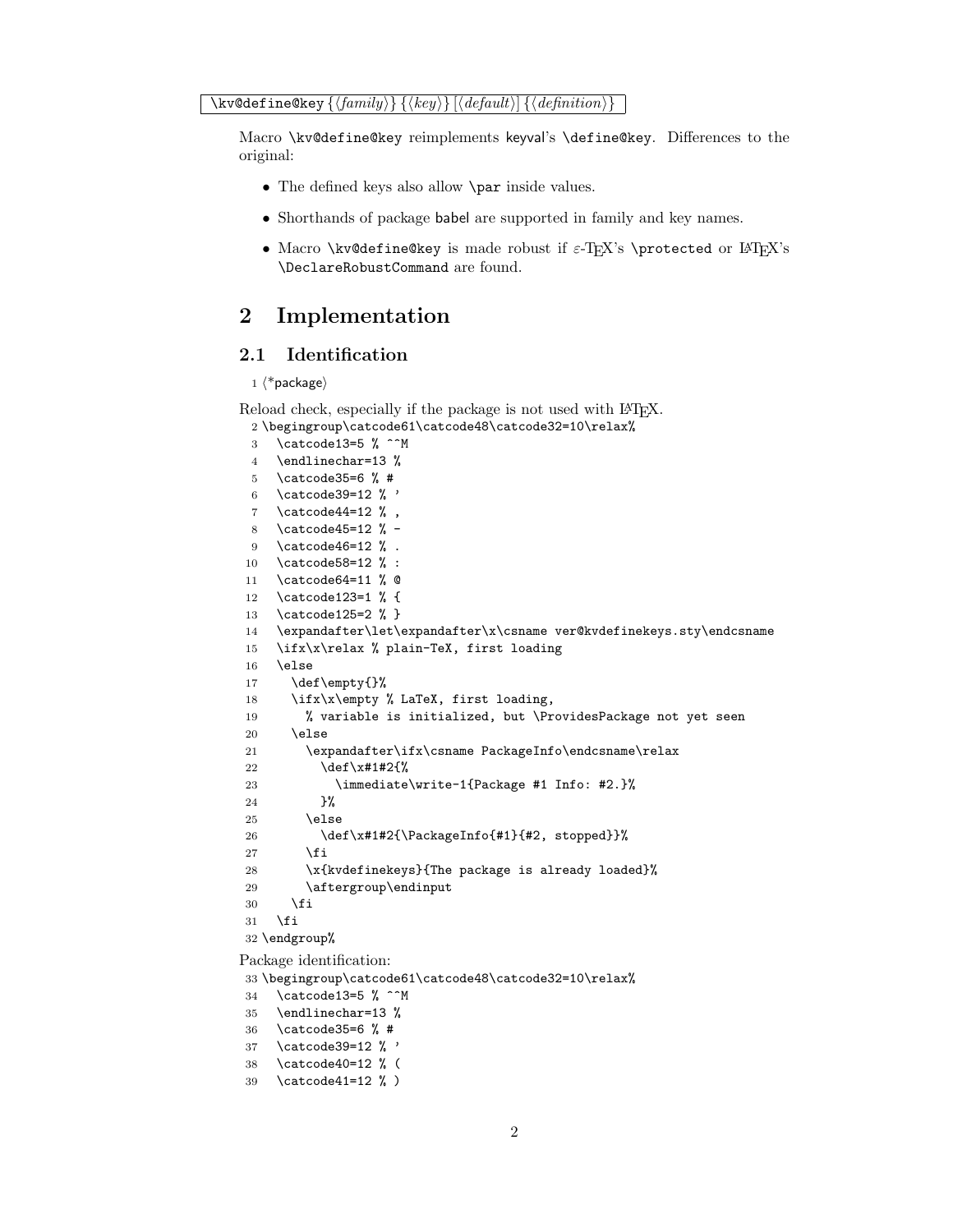```
40 \catcode44=12 \%,
41 \catcode45=12 % -
42 \catcode46=12 % .
43 \catcode47=12 % /
44 \catcode58=12 % :
45 \catcode64=11 % @
46 \catcode91=12 % [
47 \catcode93=12 % ]
48 \catcode123=1 % {
49 \catcode125=2 % }
50 \expandafter\ifx\csname ProvidesPackage\endcsname\relax
51 \def\x#1#2#3[#4]{\endgroup
52 \immediate\write-1{Package: #3 #4}%
53 \xdef#1{#4}%
54 }%
55 \else
56 \def\x#1#2[#3]{\endgroup
57 #2[{#3}]%
58 \ifx#1\@undefined
59 \xdef#1{#3}%
60 \overline{\ } \}61 \ifx#1\relax
62 \xdef#1{#3}%
63 \qquad \qquad \text{f} i
64 }%
65 \fi
66 \expandafter\x\csname ver@kvdefinekeys.sty\endcsname
67 \ProvidesPackage{kvdefinekeys}%
68 [2019-12-19 v1.6 Define keys (HO)]%
69 \begingroup\catcode61\catcode48\catcode32=10\relax%
70 \catcode13=5 % ^^M
71 \endlinechar=13 %
72 \catcode123=1 % {
73 \catcode125=2 % }
74 \catcode64=11 % @
75 \def\x{\endgroup
76 \expandafter\edef\csname KVD@AtEnd\endcsname{%
77 \endlinechar=\the\endlinechar\relax
78 \catcode13=\the\catcode13\relax
79 \catcode32=\the\catcode32\relax
80 \catcode35=\the\catcode35\relax
81 \catcode61=\the\catcode61\relax
82 \catcode64=\the\catcode64\relax
83 \catcode123=\the\catcode123\relax
84 \catcode125=\the\catcode125\relax
85 }%
86 }%
87 \x\catcode61\catcode48\catcode32=10\relax%
88 \catcode13=5 % ^^M
89 \endlinechar=13 %
90 \catcode35=6 % #
91 \catcode64=11 % @
92 \catcode123=1 % {
93 \catcode125=2 % }
94 \def\TMP@EnsureCode#1#2{%
95 \edef\KVD@AtEnd{%
96 \KVD@AtEnd
97 \catcode#1=\the\catcode#1\relax
```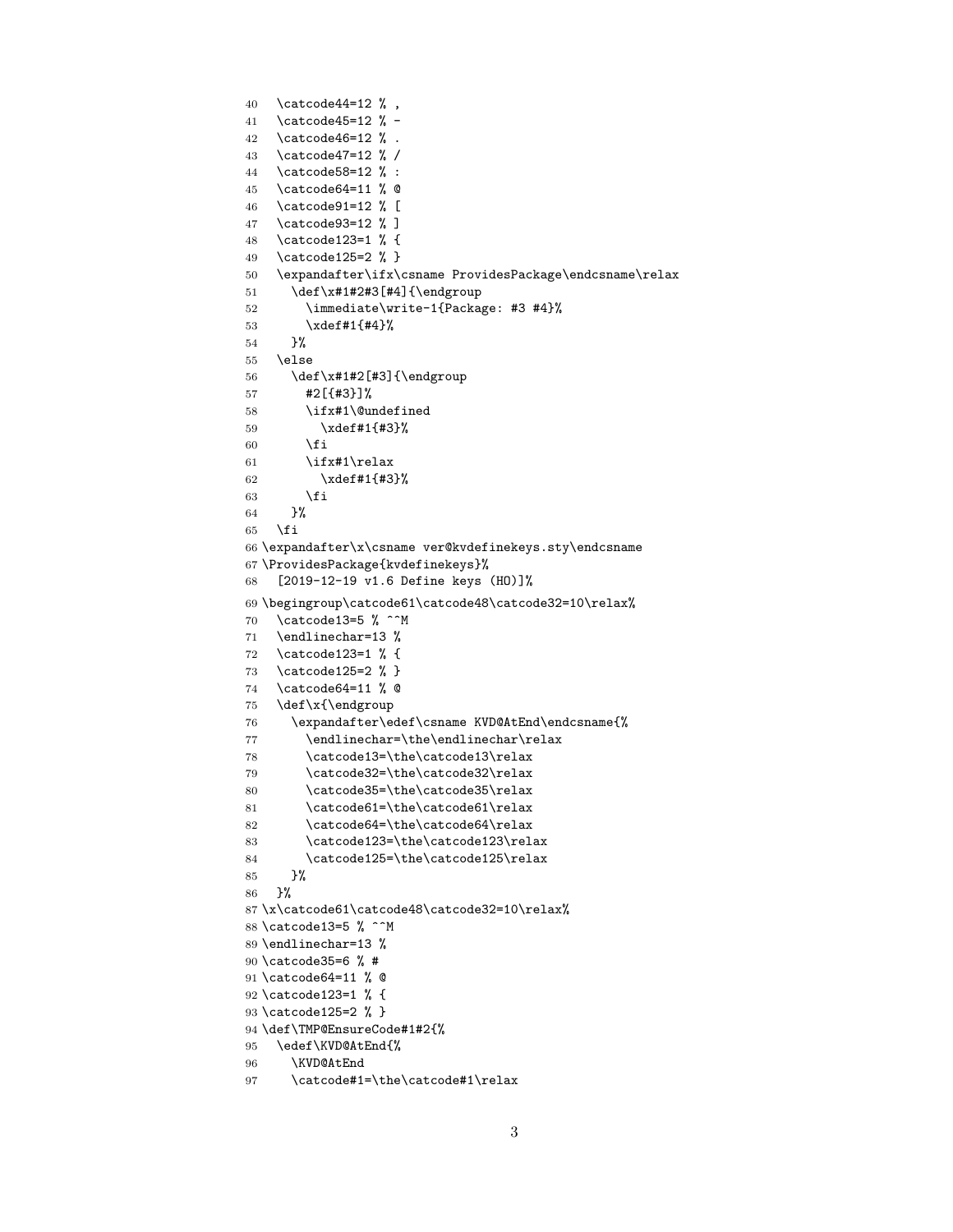```
98 }%
99 \catcode#1=#2\relax
100 }
101 \TMP@EnsureCode{42}{12}% *
102 \TMP@EnsureCode{46}{12}% .
103 \TMP@EnsureCode{47}{12}% /
104 \TMP@EnsureCode{91}{12}% [
105 \TMP@EnsureCode{93}{12}% ]
106 \edef\KVD@AtEnd{\KVD@AtEnd\noexpand\endinput}
```
### <span id="page-3-30"></span><span id="page-3-29"></span><span id="page-3-28"></span><span id="page-3-15"></span><span id="page-3-0"></span>2.2 Package loading

```
107 \begingroup\expandafter\expandafter\expandafter\endgroup
108 \expandafter\ifx\csname RequirePackage\endcsname\relax
109 \def\TMP@RequirePackage#1[#2]{%
110 \begingroup\expandafter\expandafter\expandafter\endgroup
111 \expandafter\ifx\csname ver@#1.sty\endcsname\relax
112 \input #1.sty\relax
113 \fi
114 }%
115 \TMP@RequirePackage{ltxcmds}[2010/03/01]%
116 \let\@ifundefined\ltx@IfUndefined
117 \let\@ifnextchar\ltx@ifnextchar
118 \long\def\@firstoftwo#1#2{#1}
119 \long\def\@secondoftwo#1#2{#2}
120 \else
121 \fi
```
## <span id="page-3-32"></span><span id="page-3-8"></span><span id="page-3-5"></span><span id="page-3-3"></span><span id="page-3-2"></span><span id="page-3-1"></span>2.3 Provide key defining macro

#### <span id="page-3-18"></span>\kv@define@key

<span id="page-3-6"></span>\@ifundefined{protected}{%

- <span id="page-3-7"></span>\@ifundefined{DeclareRobustCommand}{%
- 124 \def\kv@define@key#1#2%
- }{%
- <span id="page-3-14"></span>126 \DeclareRobustCommand\*{\kv@define@key}[2]%
- }%
- }{%
- <span id="page-3-25"></span>\protected\def\kv@define@key#1#2%
- }%
- {%
- \begingroup
- <span id="page-3-12"></span>\csname @safe@activestrue\endcsname
- <span id="page-3-16"></span>\let\ifincsname\iftrue
- <span id="page-3-23"></span>135 \edef\KVD@temp{\endgroup
- <span id="page-3-19"></span>136 \noexpand\KVD@DefineKey{#1}{#2}%
- }%
- <span id="page-3-24"></span>\KVD@temp
- }

#### <span id="page-3-20"></span>\KVD@DefineKey

- \def\KVD@DefineKey#1#2{%
- \begingroup
- <span id="page-3-21"></span>\toks\z@{\endgroup\KVD@DefineKeyWithDefault{#1}{#2}}%
- <span id="page-3-13"></span>\toks\tw@{\endgroup\long\expandafter\def\csname KV@#1@#2\endcsname##1}%
- <span id="page-3-4"></span>\@ifnextchar[{\the\toks\z@}{\the\toks\tw@}%

}

<span id="page-3-22"></span>\KVD@DefineKeyWithDefault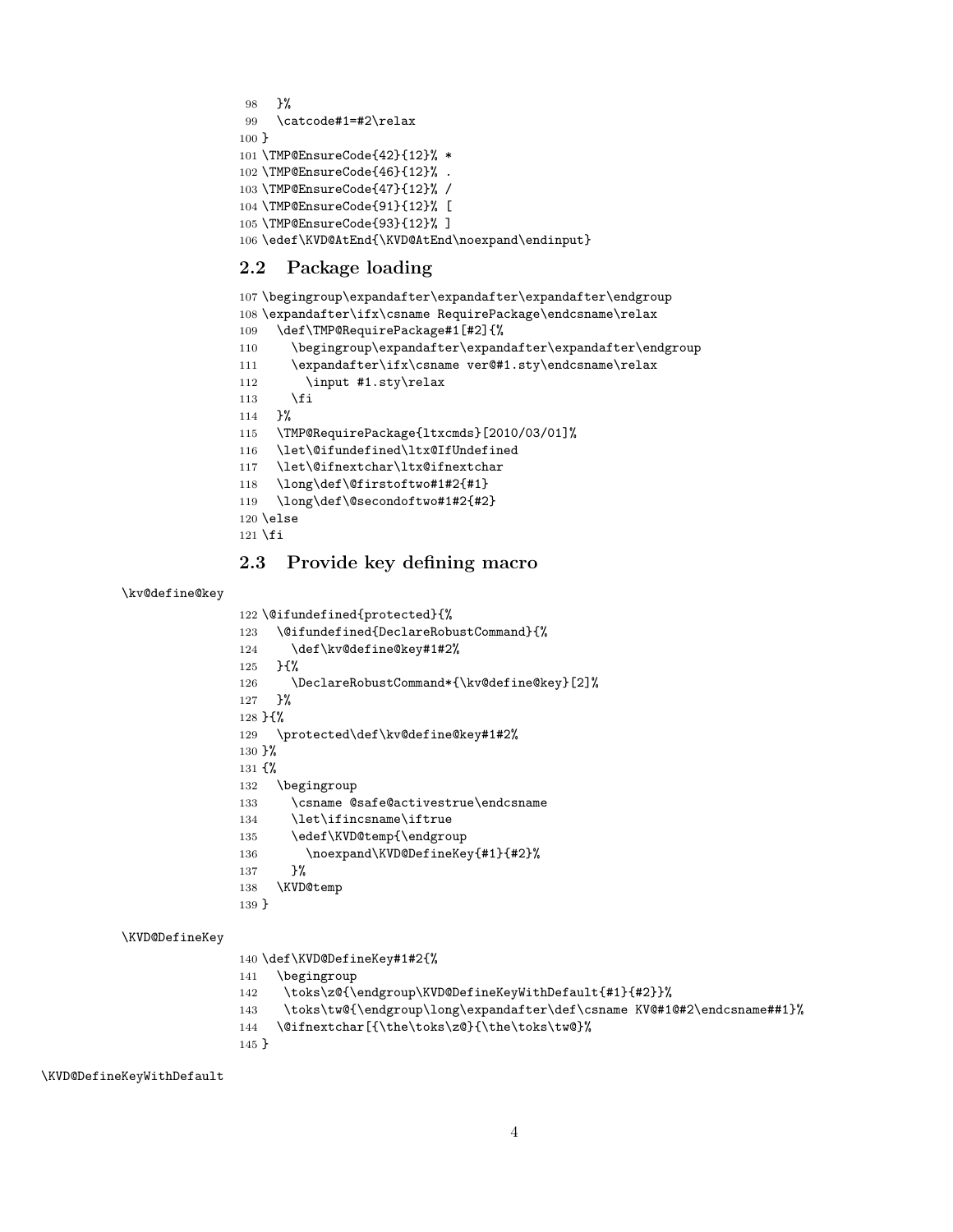```
146 \long\def\KVD@DefineKeyWithDefault#1#2[#3]{%
147 \expandafter\def\csname KV@#1@#2@default\expandafter\endcsname
148 \expandafter{%
149 \csname KV@#1@#2\endcsname{#3}%
150 }%
151 \long\expandafter\def\csname KV@#1@#2\endcsname##1%
152 }
153 \KVD@AtEnd%
154 \langle/package\rangle
```
# <span id="page-4-8"></span><span id="page-4-0"></span>3 Installation

#### <span id="page-4-1"></span>3.1 Download

**Package.** This package is available on  $CTAN^1$  $CTAN^1$ :

[CTAN:macros/latex/contrib/kvdefinekeys/kvdefinekeys.dtx](https://ctan.org/tex-archive/macros/latex/contrib/kvdefinekeys/kvdefinekeys.dtx) The source file.

[CTAN:macros/latex/contrib/kvdefinekeys/kvdefinekeys.pdf](https://ctan.org/tex-archive/macros/latex/contrib/kvdefinekeys/kvdefinekeys.pdf) Documentation.

Bundle. All the packages of the bundle 'kvdefinekeys' are also available in a TDS compliant ZIP archive. There the packages are already unpacked and the documentation files are generated. The files and directories obey the TDS standard.

```
CTAN:install/macros/latex/contrib/kvdefinekeys.tds.zip
```
TDS refers to the standard "A Directory Structure for TEX Files" ([CTAN:pkg/](http://ctan.org/pkg/tds) [tds](http://ctan.org/pkg/tds)). Directories with texmf in their name are usually organized this way.

### <span id="page-4-2"></span>3.2 Bundle installation

Unpacking. Unpack the kvdefinekeys.tds.zip in the TDS tree (also known as texmf tree) of your choice. Example (linux):

```
unzip kvdefinekeys.tds.zip -d ~/texmf
```
#### <span id="page-4-3"></span>3.3 Package installation

Unpacking. The .dtx file is a self-extracting docstrip archive. The files are extracted by running the .dtx through plain TFX:

tex kvdefinekeys.dtx

TDS. Now the different files must be moved into the different directories in your installation TDS tree (also known as texmf tree):

```
kvdefinekeys.sty \rightarrow tex/generic/kvdefinekeys/kvdefinekeys.sty
kvdefinekeys.pdf \rightarrow doc/latex/kvdefinekeys/kvdefinekeys.pdf
kvdefinekeys.dtx \rightarrow source/latex/kvdefinekeys/kvdefinekeys.dtx
```
If you have a docstrip.cfg that configures and enables docstrip's TDS installing feature, then some files can already be in the right place, see the documentation of docstrip.

<span id="page-4-4"></span><sup>1</sup>[CTAN:pkg/kvdefinekeys](http://ctan.org/pkg/kvdefinekeys)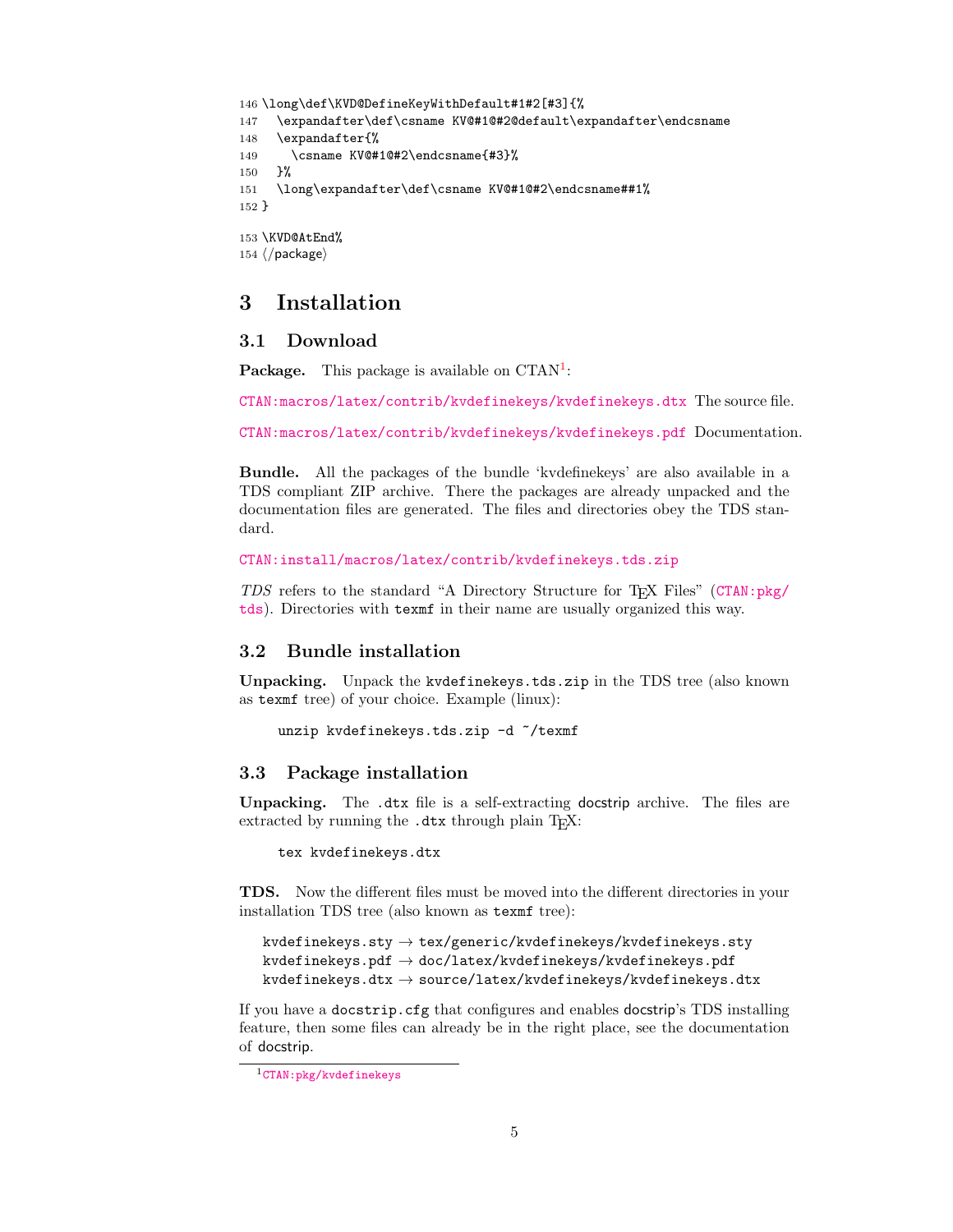#### <span id="page-5-0"></span>3.4 Refresh file name databases

If your TEX distribution (TEX Live, MiKTEX, ...) relies on file name databases, you must refresh these. For example, TEX Live users run texhash or mktexlsr.

#### <span id="page-5-1"></span>3.5 Some details for the interested

Unpacking with LATEX. The .dtx chooses its action depending on the format:

plain TEX: Run docstrip and extract the files.

LATEX: Generate the documentation.

If you insist on using  $L^2T_FX$  for docstrip (really, docstrip does not need  $L^2T_FX$ ), then inform the autodetect routine about your intention:

latex \let\install=y\input{kvdefinekeys.dtx}

Do not forget to quote the argument according to the demands of your shell.

Generating the documentation. You can use both the .dtx or the .drv to generate the documentation. The process can be configured by the configuration file  $l$ txdoc.cfg. For instance, put this line into this file, if you want to have  $A4$ as paper format:

#### \PassOptionsToClass{a4paper}{article}

An example follows how to generate the documentation with pdfI4T<sub>E</sub>X:

```
pdflatex kvdefinekeys.dtx
makeindex -s gind.ist kvdefinekeys.idx
pdflatex kvdefinekeys.dtx
makeindex -s gind.ist kvdefinekeys.idx
pdflatex kvdefinekeys.dtx
```
## <span id="page-5-2"></span>4 References

[1] David Carlisle: The keyval package; 1999/03/16 v1.13; [CTAN:macros/latex/](https://ctan.org/tex-archive/macros/latex/required/graphics/keyval.dtx) [required/graphics/keyval.dtx](https://ctan.org/tex-archive/macros/latex/required/graphics/keyval.dtx).

## <span id="page-5-3"></span>5 History

#### <span id="page-5-4"></span> $[2010/03/01 \text{ v}1.0]$

• First version.

## <span id="page-5-5"></span> $[2010/08/19 \text{ v}1.1]$

• Documentation fix, no code change.

## <span id="page-5-6"></span>[2011/01/30 v1.2]

• Already loaded package files are not input in plain T<sub>E</sub>X.

# <span id="page-5-7"></span> $[2011/04/07 v1.3]$

- Support for package babel's shorthands added.
- \kv@define@key is made robust if available.